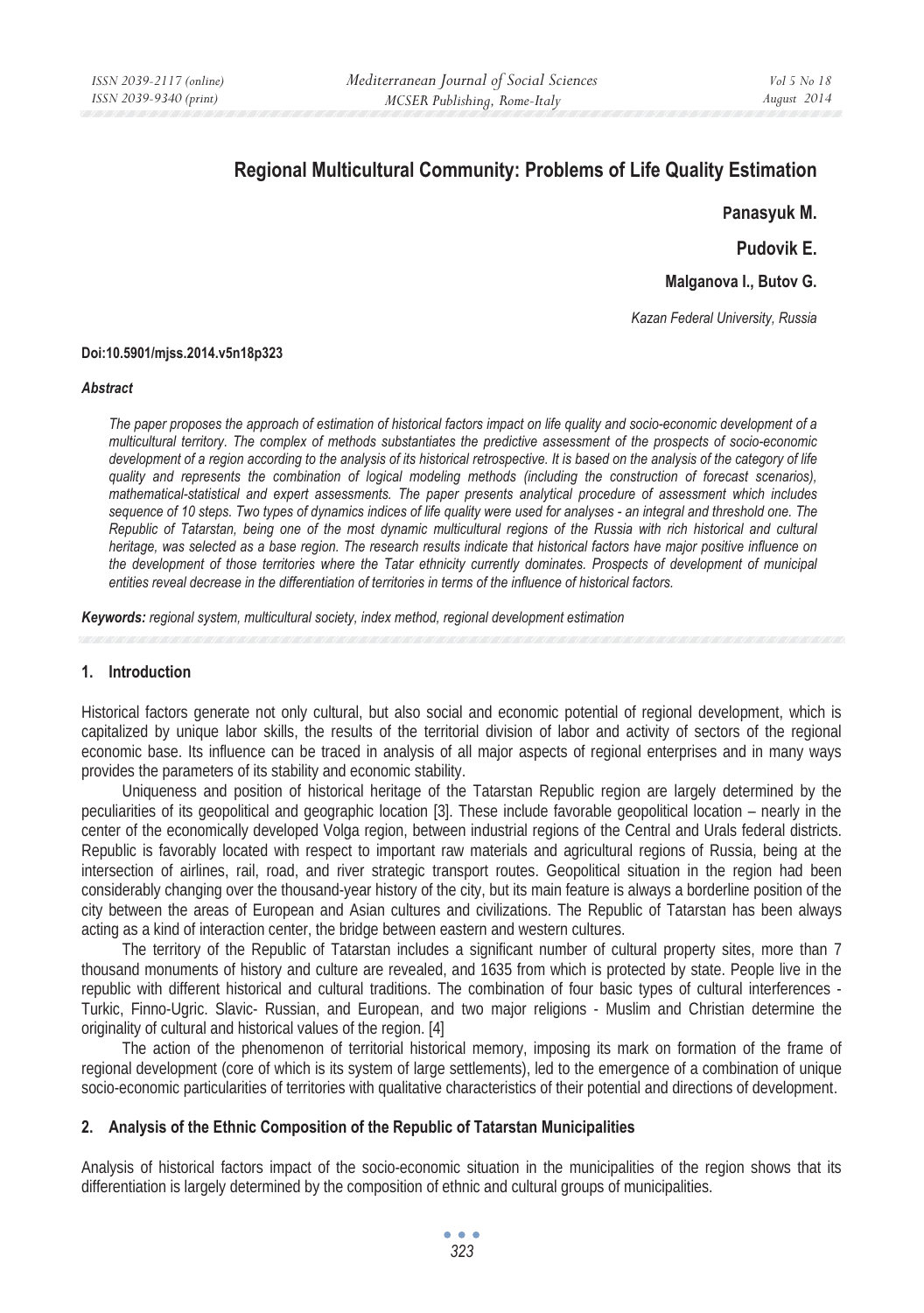| ISSN 2039-2117 (online) | Mediterranean Journal of Social Sciences | Vol 5 No 18 |
|-------------------------|------------------------------------------|-------------|
| ISSN 2039-9340 (print)  | MCSER Publishing, Rome-Italy             | August 2014 |

Over 53 percent of the region's populations are Tatars (including Kryashens, Astrakhan, and Siberian Tatars) and almost 40 percent - Russian. Moreover, since 2002 the share of both increased by about the same. In the third place in number - Chuvash, the fourth - Udmurt, the fifth - Mordovians, the sixth - Mari. Seventh and eighth places belong to the Ukrainians and Bashkirs.

Most settlements of the Republic of Tatarstan differ by complex of ethnic and cultural composition of their population. Using this parameter one can select the following main groups of settlements, as Tatar, Russian settlements, settlements with ethnically mixed population, where Chuvash, Udmurt, Mari and Mordovia ethnicities may prevail. In the Republic of Tatarstan dominate Tatar settlements -1670 settlements (54 % of total settlements) with a population of 579,812 people. Russian settlements in 2.5 times less (606 localities), and are home to 108,016 people. More than half of the population (79.9%) is concentrated in settlements with ethnically mixed population. In addition, the country has Chuvash settlements - 180 (5.9%), with a population of 57,422 people, Udmurt villages - 53 (1.7%) settlements , with a population of 11,734 people, Mari settlements - 25 (0.8%) , where 6,178 Mordovia people live, and Mari settlements - 23 ( 0.7 %) , with a population of 5031 people. Settlement of the Chuvash, Udmurt, Mari, Mordovians are mainly located on the border of the Republic of Tatarstan. A considerable part of the Tatar settlements are located in the northern regions of the Republic, in the pre-Volga and the pre-Kama region. As for the Russian settlements there are no any peculiarities of localization, but it should be noted that they are more close to the cities. Settlements with ethnically mixed population are located throughout Tatarstan.

Considering the ethnic composition of municipalities' population, it should be pointed that nine of them (21% of total amount) have a higher proportion of the Russian population. Approximately equally Tatars and Russian live in two municipalities. Tatar population predominates in the other municipalities (54 % of total amount). In 10 municipalities (23 % of total) number of Tatars exceeds 80-90 % of total population. In some areas much of other nationalities population except Russian and Tatar lives. Thus, in Aksubayevsky municipality the Chuvash make up the majority - 44.0% (38.5% Tatars, 16.8% Russian) , in Drozhzhanovsky area - 41.1% Chuvash, in Nurlat - 25.3% , in Cheremshansky area - 22 , 8 % etc. (Fig. 1).



**Fig.1.** Ethnic composition of Municipalities of the Republic of Tatarstan

The authors suggest that, based on the experience of formulation of the main objectives of plans of regional development strategy, and, in particular, those defined in the Government of Tatarstan adopted strategic plan for development of the region [5], parameters and quality of life in the region should play a decisive role level in the context of this article.

# **3. Methodology**

Authors proposed an analytical approach and methods based on a combination of logical modeling (including construction forecast scenarios) [2], mathematical-statistical and expert [1, 2] estimates. They allow forecasting the quality of life in certain municipalities. Obtained results, considering the ethno-cultural structure of municipality, allow us to give a qualitative assessment of the influence of historical parameters on prospects of the regional development.

The analysis procedure includes the following sequence of steps:

I. Preparatory stage: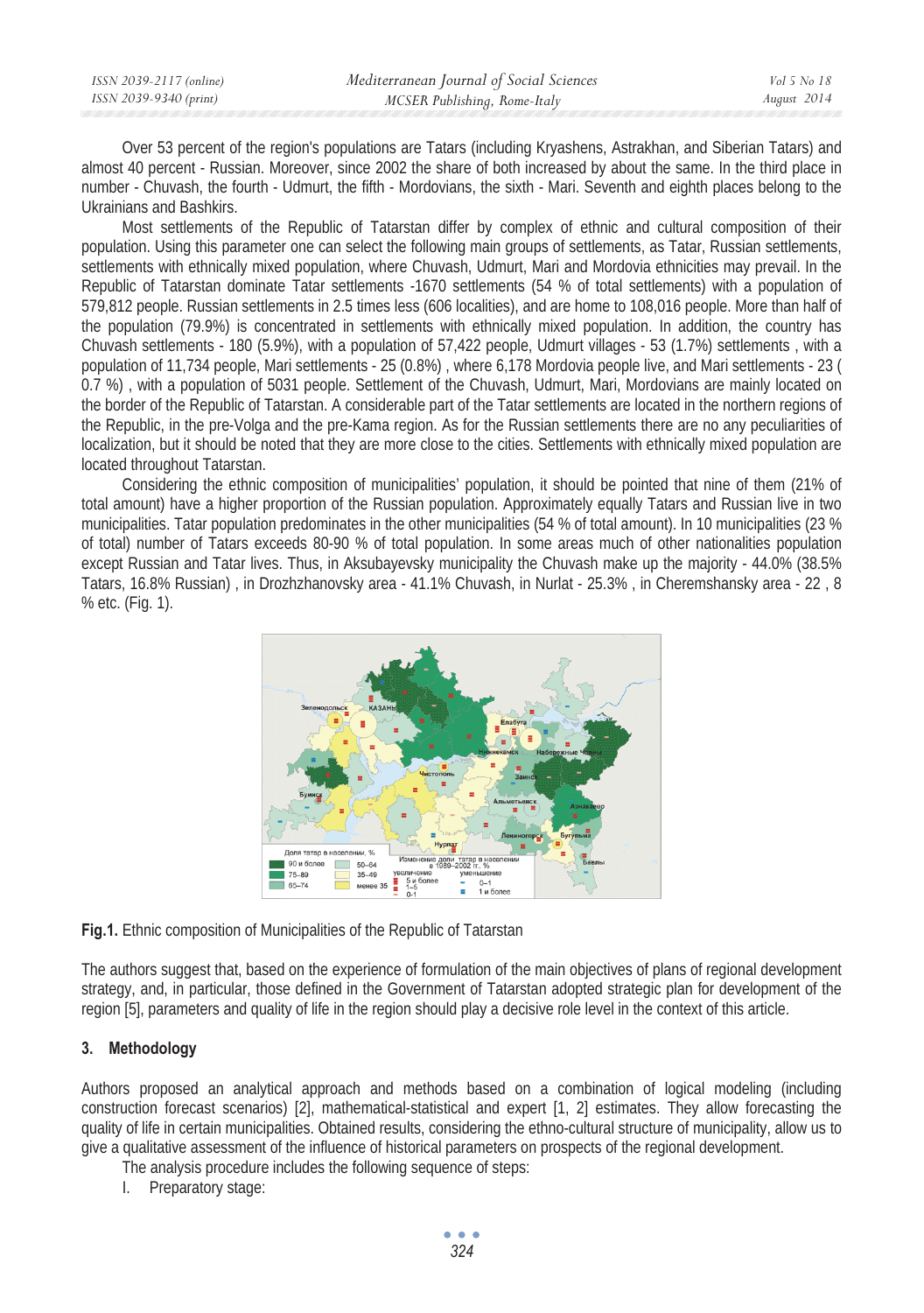- 1) Elaboration of a comprehensive system of evaluation of life quality of the population of a region: selection of priorities and constructing a hierarchical system characteristics and performance;
- 2) Retrospective analysis of life quality of the region on the basis of analysis of the territorial development processes.
- II. Formation of prediction system:
	- 1) Establishing a set of "significant" events in the medium term (2006-2010);
	- 2) Preparation of baseline scenarios of the region development.
- III. Formation of a predictive model of life quality of the region:
	- 1) Development of system of dynamics indices of life quality with the proposed scenarios of development;
	- 2) Evaluation of impact of characteristics of each of the development scenarios on the life quality of population;
	- 3) Formation of a predictive model of life quality and its territorial differentiation based on the dynamics of indicators and development options.
- IV. Analysis of forecast scenarios:
	- 1) Evaluation of results;
	- 2) Description and analysis of predictive scenarios of region development from the standpoint of territorial differentiation of life quality;
	- 3) Comparative estimation of scenarios and selection of the most probable one.

In the analysis of the life quality indices two types of indexes - an integral and threshold one were used. Threshold quality of life index aggregates the indicators reflecting the health status parameters, data ware, economic welfare, infrastructure, state of the ecosystem. Integrated quality of life index combines features of social subsystem of region (health, social security, education, etc.), economic subsystem (economic welfare, employment, and consumption of goods and services, health care, housing, etc.), environmental subsystem.

Analysis of dynamics of changes in the quality of life of the population of the Tatarstan municipalities revealed that the major part of them has average levels of evaluation, including the threshold and integral indexes.

# **4. Conclusions**

Analysis of the dynamics of change in the life quality of municipalities' population of the Republic of Tatarstan has revealed that most of them have average level of judgment, including threshold and integral indices. However, there is significant difference in evaluation values between "leaders" and "outsiders" groups. They are especially great for integral life quality index and less significant using a threshold index. Analysis of the two decades dynamics shows the stable group of municipalities - the leaders in assessing the quality of life, which includes Kazan municipality, Sarmanovskiy , Baltasinsky , Bugulminsky , Muslyumovsky municipal districts. Outsiders are Bavlinsky, Aznakaevsky , Aksubayevsky Spassky , Nurlatsky municipalities.

Forecast of indices of life quality shows that stabilization of the achieved life quality should be expected for municipalities of the North-West, pre-Volga, pre-Kama and Zakamye regions of the Republic of Tatarstan, improvement for the North-East and worsening for the Southeast region. The dominating trend is the gradual transition of the majority of municipalities in the group with medium and comparatively high integral index. The overall dynamics of the index clearly reveals the consequences of default in 1998, after which in 1999 the vast majority of municipalities has significantly decreased the quality of life index. However, since 2000, the situation began to improve, albeit slowly. In the 2010s indices of life quality improved significantly.

The reported results indicate that historical factors have major positive influence on the development of those territories where the Tatar ethnicity currently dominates. Prospects of development of municipal entities reveal decrease in the differentiation of territories in terms of the influence of historical factors.

# **References**

Parr J.B. (2012) Spatial-structure differences between urban and regional systems. *Annals of Regional Science,* 49 (2), 293- 303.

Bartlett W., Cipusheva Hr., Nikolov M. and Shukarov M. (2010). The quality of life and regional development in FYR Macedonia. *Croatian Economic Survey,* 12 (1), 121-162.

Panasyuk M.V. (2004) Region as a territorial formation: a new approach to the study. *High Tech*, 5(4), 6 - 12.

*Draft Strategy to preserve historical and cultural heritage of the Republic of Tatarstan*. Discussed and approved at the meeting of the Public Chamber of the Republic of Tatarstan 24.04.2012. - http://www.pandia.ru/